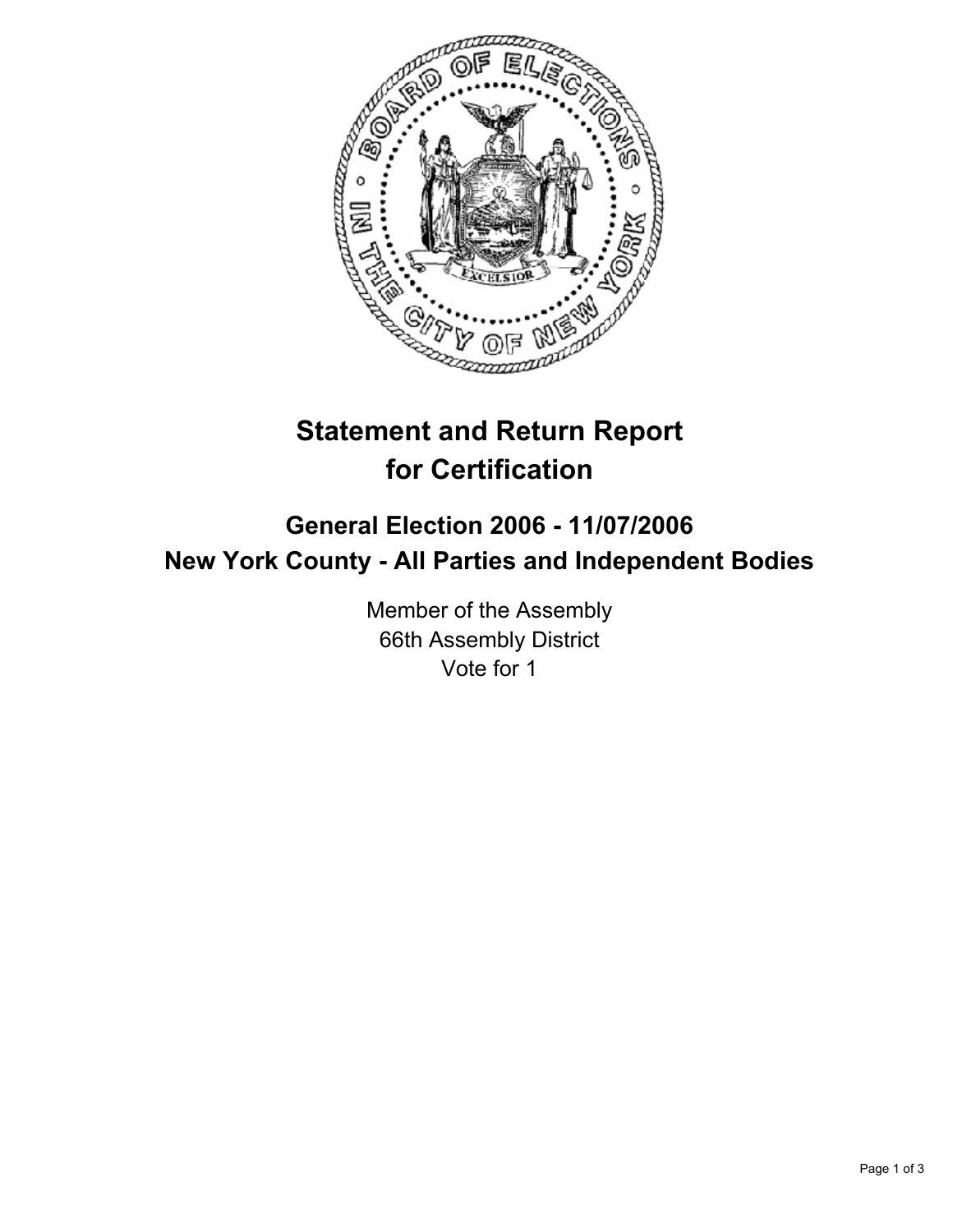

## **Assembly District 66**

| <b>PUBLIC COUNTER</b>              | 35,948 |
|------------------------------------|--------|
| <b>EMERGENCY</b>                   | 212    |
| ABSENTEE/MILITARY                  | 1,223  |
| <b>AFFIDAVIT</b>                   | 1,337  |
| <b>Total Ballots</b>               | 39,527 |
| DEBORAH J GLICK (DEMOCRATIC)       | 28,429 |
| DEBORAH J GLICK (WORKING FAMILIES) | 5,238  |
| AUGIE CAPTON (WRITE-IN)            |        |
| DAVID SHIFREN (WRITE-IN)           |        |
| DONG IN CHOI (WRITE-IN)            |        |
| JADE RAHMANI (WRITE-IN)            |        |
| JESS M. MCCARTER (WRITE-IN)        |        |
| JOHN J. JACKSON (WRITE-IN)         |        |
| JOSHUA A. BARRO (WRITE-IN)         |        |
| KATHY A. FRANKLIN (WRITE-IN)       |        |
| RICHARD SELMAN (WRITE-IN)          |        |
| ROB LEDERER (WRITE-IN)             |        |
| THOMAS MILES (WRITE-IN)            |        |
| YEHUDA SARNA (WRITE-IN)            |        |
| <b>Total Votes</b>                 | 33,679 |
| Unrecorded                         | 5,848  |